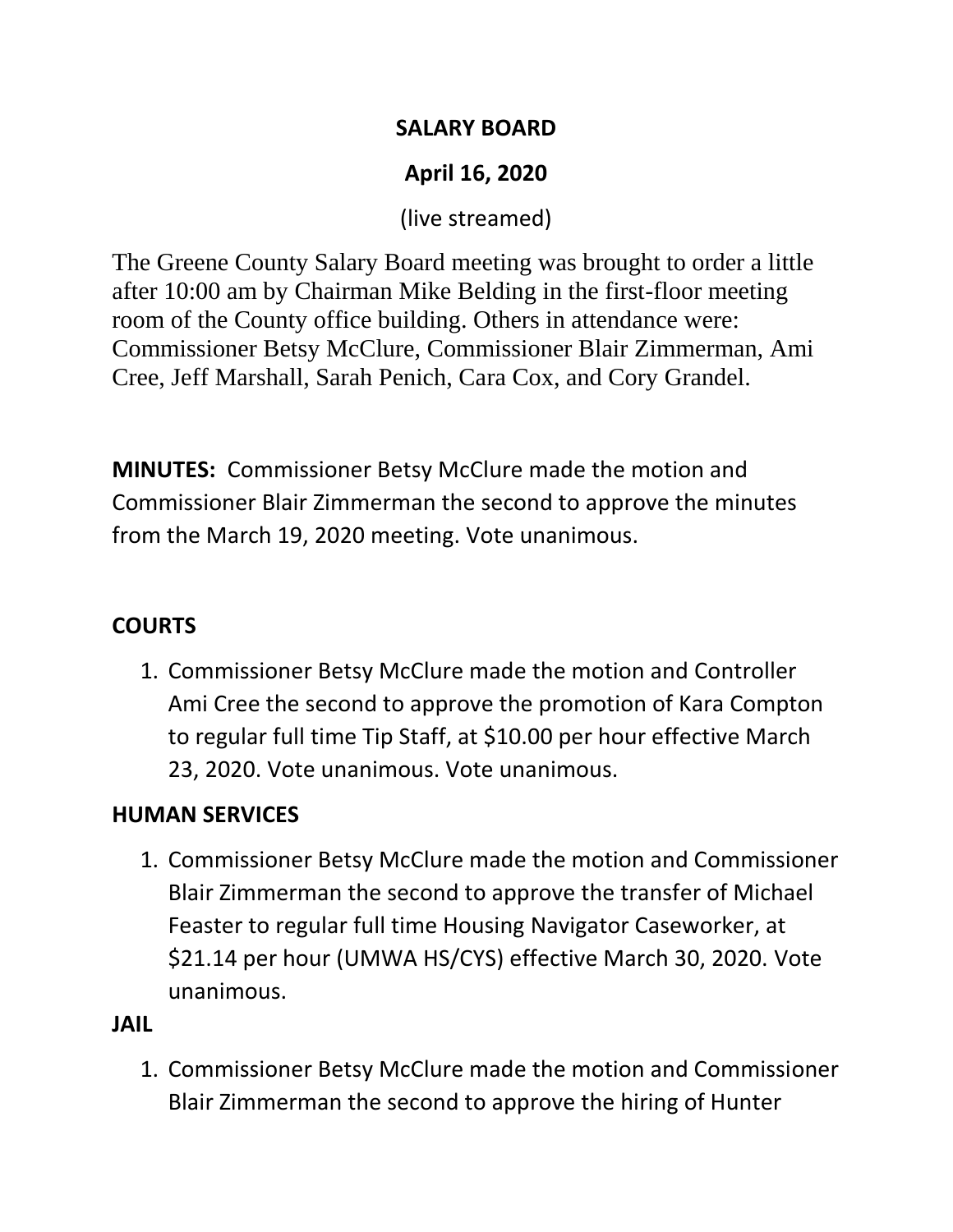Wasson as casual Corrections Officer, at \$12.77 per hour effective March 9, 2020. Vote unanimous.

- 2. Commissioner Betsy McClure made the motion and Controller Ami Cree the second to approve the promotion of Samantha Sokol to regular full time Corrections Officer, at \$15.77 per hour effective March 22, 2020 (SEIU Prison). Vote unanimous.
- 3. Commissioner Betsy McClure made the motion and Commissioner Blair Zimmerman the second to approve the promotion of Tanner Six to regular full time Corrections Officer, at \$15.77 per hour effective April 5, 2020 (SEIU Prison). Vote unanimous.
- 4. Commissioner Betsy McClure made the motion and Controller Ami Cree the second to approve the promotion of Hunter Wasson to regular full time Corrections Officer, at \$15.77 per hour effective April 5, 2020 (SEIU Prison). Vote unanimous.

## **TRANSPORTATION**

- 1. Commissioner Betsy McClure made the motion and Commissioner Blair Zimmerman the second to approve the transfer of Kayla Jeffries to regular part time MATP Customer Service Representative 2, at \$15.93 (SEIU PG4) per hour effective March 23, 2020. Vote unanimous.
- 2. Commissioner Betsy McClure made the motion and Controller Ami Cree the second to approve the promotion of Angela Ross to regular full time Customer Service Representative, at \$13.42 per hour effective March 23, 2020 (SEIU PG 5). Vote unanimous.